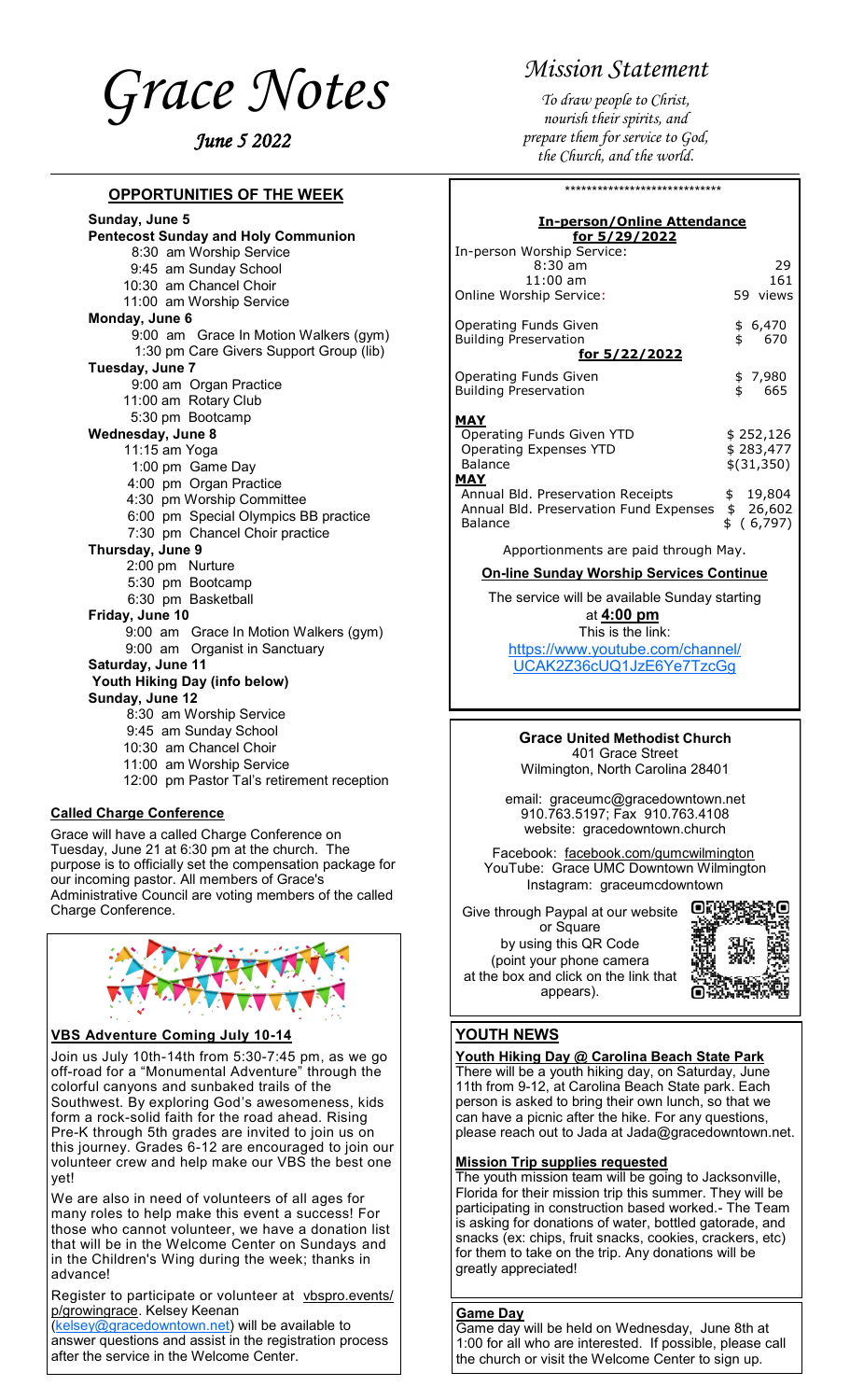#### **Prayer Requests**

Please pray for comfort and healing for the following people: Please keep the following military persons in your prayers:

Mary Lacy Corbett Mac Cunningham Tim and Leigh Daniels Joan Florea and Joe Florea The family of June **Gallagher** Ken Gurganus Justin George Amelia Gifford Garrett Kelly Charlie Kenley Susan Long Billie Lyndon Tom McCarthy & Judy

Charlie McCarthy Susan Michaels Rev. Benny Oakes and his family Cathy Roberts Carley Payseur Kathy Sherwalt

LCpl. John Capwell, USMC Sgt. Tim Cobaugh, USMC Maj. Tim Collins, USMC Col. John Delaney, USA Ens. Elizabeth Downing, USN E3 Hadden Scott Dubel, USN E6 William Chase Dubel, USA E3 Caylen Folmar, USAF E3 Taylor Folmar, USN Sgt. Alex Gifford, USMC Maj. Jason T. Hill, USSF SFC Letty Long, USA SFC Woodrow Long, USA Capt. Benjamin Mabee, USMC LCpl. Seth Mack, USMC CDR Nicholas Madren, USN PFC Schuyler Marshall, USA SSg. Emily Olinger, USAF Pvt. Steven Patterson, USA Sgt. James Pritchett, USA CDR Kevin Ringelstein, USN Col. Amy Moore Russo, USAF Capt. Brandon Showers, USMC AB Michael Sloan, USAF Capt. Robert Stockman, USMC Michael Tate, USA E2 Cassie Wenz, USMC

*If you have a prayer request, please contact Pastor Patricia at patricia@gracedowntown.net or 910-470-6310* 

#### **Guest Pastor David Hollowell to preach 7/3**

Thanks to Rev David Hollowell for preaching and leading the worship services at Grace on Sun, July 3. You'll be blessed by what David has to offer.

#### **Congratulations to our Graduates!**

*Preston Olinger* John T. Hoggard High School Accepted at N. C. State University

*Colin Tucker Tuttle* McCallie High School, Chattanooga, TN Accepted into Honors College at the Univ. of Alabama

> *Caroline Guthrie* Appalachian State University Bachelors of Social Work

*Sarah Grace Guthrie* Doctor of Physical Therapy University of North Carolina-Chapel Hill

*Katie Voulgaris* Bachelors of Science in Nursing degree University of North Carolina-Pembroke



#### **COMING SOON!**

At the end of June, Rev. Benny Oakes will become the Senior Pastor of Grace UMC. Benny will bring an exciting level of energy and vision! Benny's first Sunday at Grace will be July 10.

#### **NC Conference of United Methodist Church meeting**

The NC UMC Conference will be held in Greenville, NC June 15-18. In addition to Pastor Tal and Pastor Patricia, Jim Tyndall and Pat Goodman will attend.

#### **Scholarships now being accepted**

Grace Scholarship applications for the 2022-2023 academic year are being accepted now through June 13. Applicants can apply by emailing: [scholarship@gracedowntown.net](mailto:scholarship@gracedowntown.net) to request a link to the application. Please contact Liz Moore at (910) 200- 5641 if you have questions. Thanks!

**Farewell Baskets for Pastors Tal and Patricia** Congregation members are reminded to put your cards, and cash or check thank-yous in the baskets for Tal and Patricia. Tal's retirement reception will be held after the 11 am service on June 12 and a reception for Patricia's retirement will be held immediately after the 11 am service on June 26. The baskets we are filling are located in the Welcome Center on Sundays and will be given to Tal and Patricia at the two receptions. During the week the baskets are in the Church office.

Both of these individuals have added greatly to our worship here at Grace and they deserve a huge send off by our Grace UMC family. Please join us for both of these receptions in June and send them off in Grace's loving style.

Become a Member of

# **Cape Fear Chorale**

# **Auditions**

for fall season will be held Saturday, June 18, 2022 throughout the day. Visit www.capefearchorale.org/auditions to register